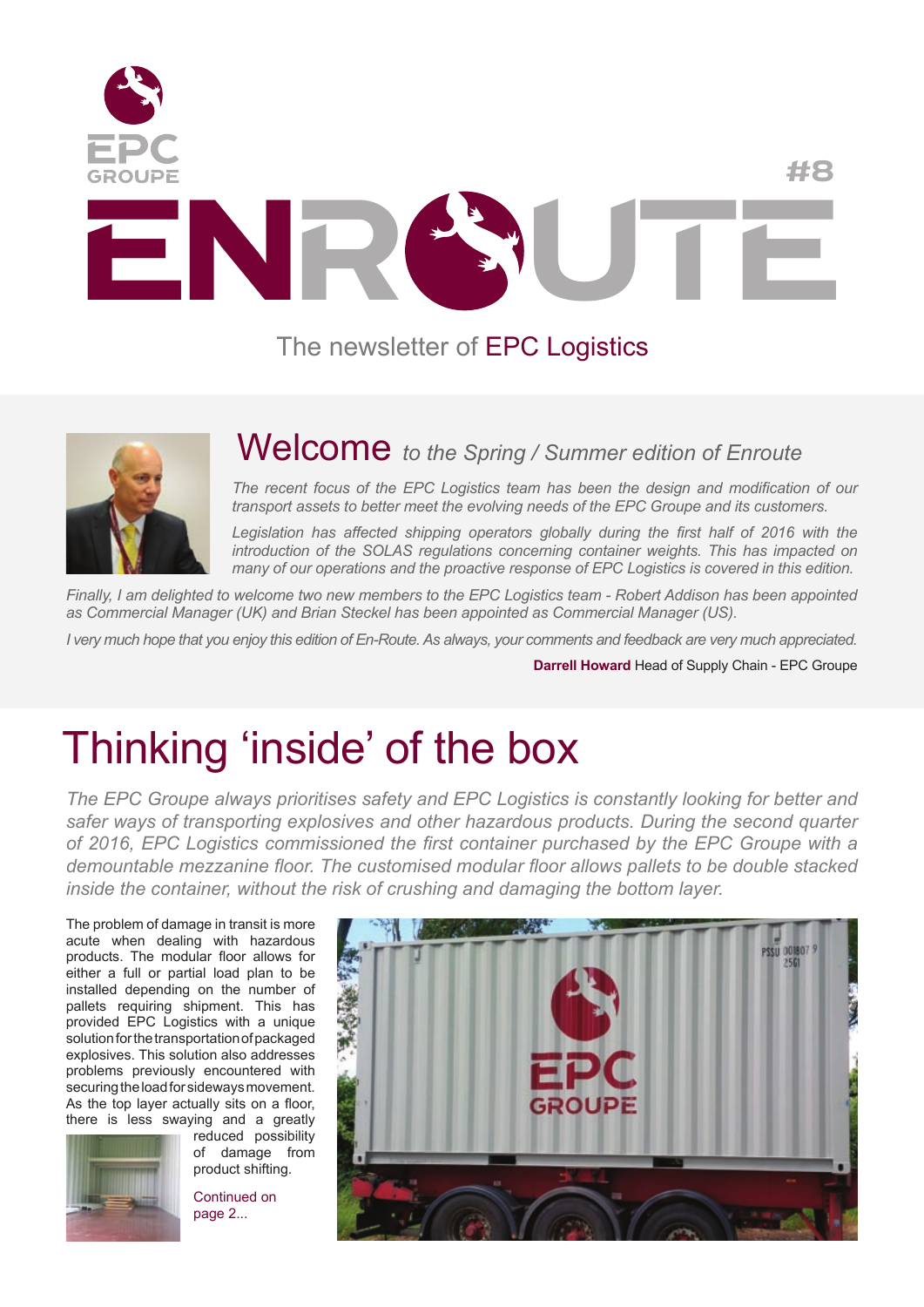



#### Continued from page 1...

This innovative solution was the result of effective collaboration between EPC Groupe staff in both Logistics and Manufacturing. The first shipment has already been completed under the watchful eye of Mr Mathew Whitmore, Assistant Freight Forwarding Manager (UK). This involved the shipment of 16 tonnes of class 1.1 from the EPC Groupe manufacturing facility at Saint-Martin-



Du-Crau, France. After loading, the container was shipped via the dedicated EPC sailing into Bramble Island and then on to the EPC Groupe facility in Alfreton, UK.

Having proved the solution to be a success, the EPC Groupe will now purchase more mezzanine containers to ensure that all deliveries of packaged explosives are secure and free from damage.

#### New SOLAS regulations are in effect

*The International Maritime Organization (IMO) has amended the Safety of Life at Sea Convention (SOLAS) to require, as a condition for loading a packed container onto a ship for export, that the container has a verified weight declared to the Vessel Operator and Marine Terminal Operator.*



As of 1 July 2016, the enforcement of the SOLAS requirements came into effect globally. It is now a violation of the SOLAS regulations to load a packed container onto a vessel if the Vessel Operator and Marine Terminal Operator do not have a verified container weight declaration.

In order to conform with the new SOLAS regulation, EPC Logistics were proactive in sourcing a system to ensure compliance. The SMARTLOAD system provides the capability to measure the weight of a container or pallet when lifted with a crane. Providing a real time recording of the container weight, it ensures that EPC Logistics remains fully compliant when shipping packed containers by providing an accurate verified container weight.

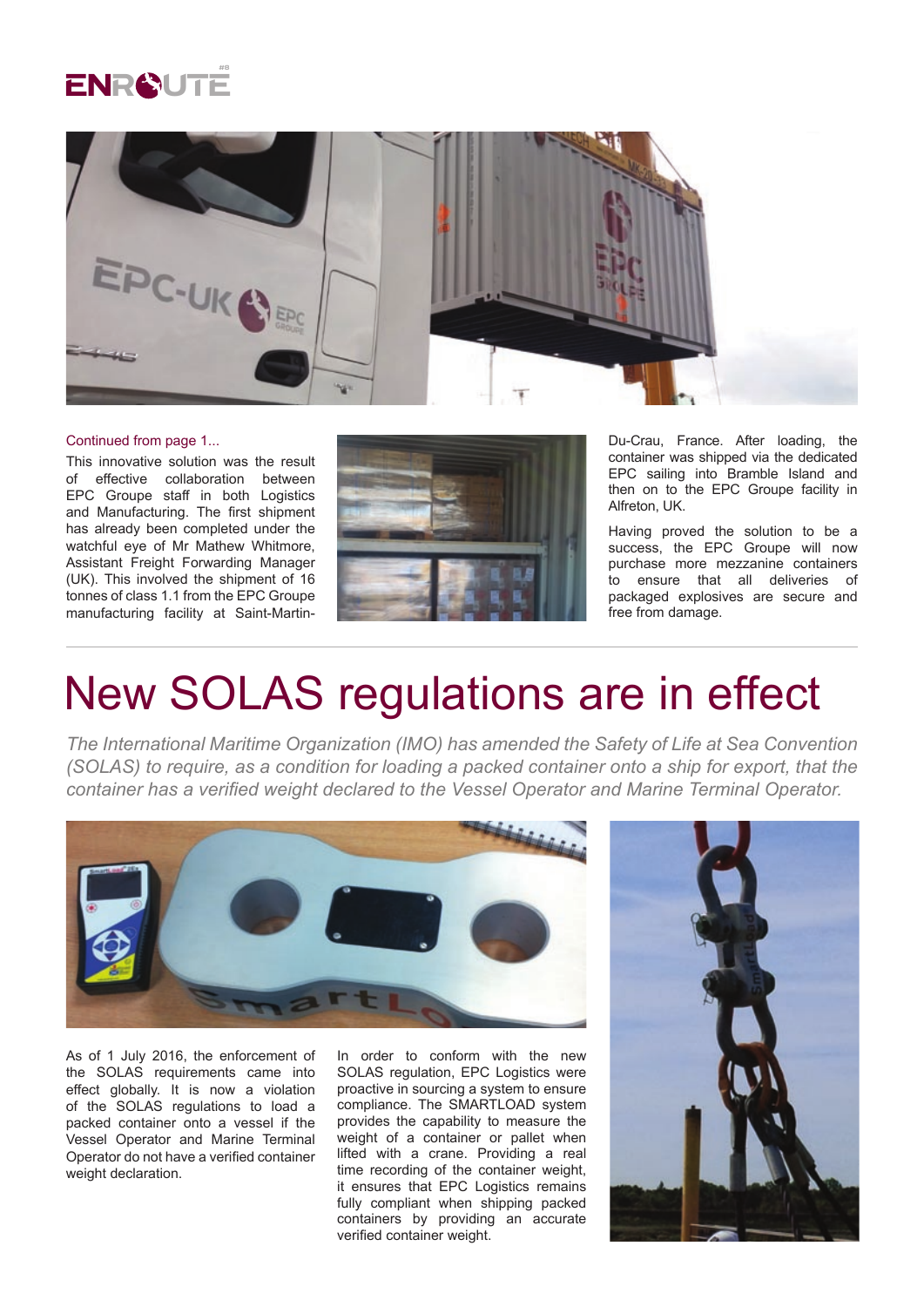

# Thinking 'outside' of the tank

*At the beginning of 2016, EPC-UK Additives decided to change the concentration of a raw material (sulphuric acid) in order to achieve operating and environmental advantages. This presented a new set of problems for EPC Logistics.*

Originally, EPC-UK Additives used Oleum (102% sulphuric acid) in its manufacturing process in the UK. This is an extremely hazardous product which requires specialist road tanks with a closed loop loading/unloading capability. EPC Logistics operates three tanks for the transportation of this product and they are currently the only such tanks operating within the UK.





With the change to the weaker 96% acid this year, it was discovered that despite providing the new supplier with technical drawings of the current tanks, the loading hatches were incompatible with the supplier's loading facility. EPC-UK Additives did not want to continue using Oleum at that time and this meant that EPC Logistics had to devise a solution that enabled the loading of 96% Sulphuric from the new supplier, whilst at the same time, retaining the capability to collect Oleum should EPC-UK Additives decide to revert in the future.



One possibility was to build new loading hatches for the 96% sulphuric and to change them each time EPC-UK Additives switched between the raw materials. However, aside from the significant cost and lead time implications, EPC Logistics would also have to obtain government approval on every change, which is not practicable.

The eventual solution was a multidimensional hatch tower, which is a hatch, on top of a larger hatch, on top of the man-lid. This solution allows the tanks to be used for both products as the top hatch is for loading Oleum, the second hatch for loading 96% Sulphuric and the man-lid allows entry to the tank.

This is a one of a kind engineering solution which puts safety first.

### Eurosatory 2016

*Eurosatory provides EPC Logistics with an excellent opportunity to meet and network with existing and potential customers which helps the company to showcase its global service offering.*



Every two years, the Eurosatory exhibition is held at Parc Des Exposition which is in Villepinte near to Paris. This exhibition may be considered 'unusual' for the EPC Groupe as it focuses mainly on defence manufactures and their products. However, for EPC Logistics this exhibition provides an ideal showcase for the logistics facilities and resources of the EPC Groupe. Especially as they are able to provide cost savings and synergies to all manufacturers of class 1 and other hazardous products.

The focus this year was on the global presence of EPC Logistics and the display showed clearly the many EPC Groupe facilities available throughout Europe and the rest of the world. The exhibition was open from Monday through Friday and was very well attended with over 57,000 visitors. Of equal importance to the EPC Logistics team is the ability to meet and network with existing customers, many of whom were also exhibiting at the event. The 2016 Eurosatory exhibition was undoubtedly the best yet for EPC Logistics, with many visitors to the impressive stand which was ideally located between the US and UK pavilions.